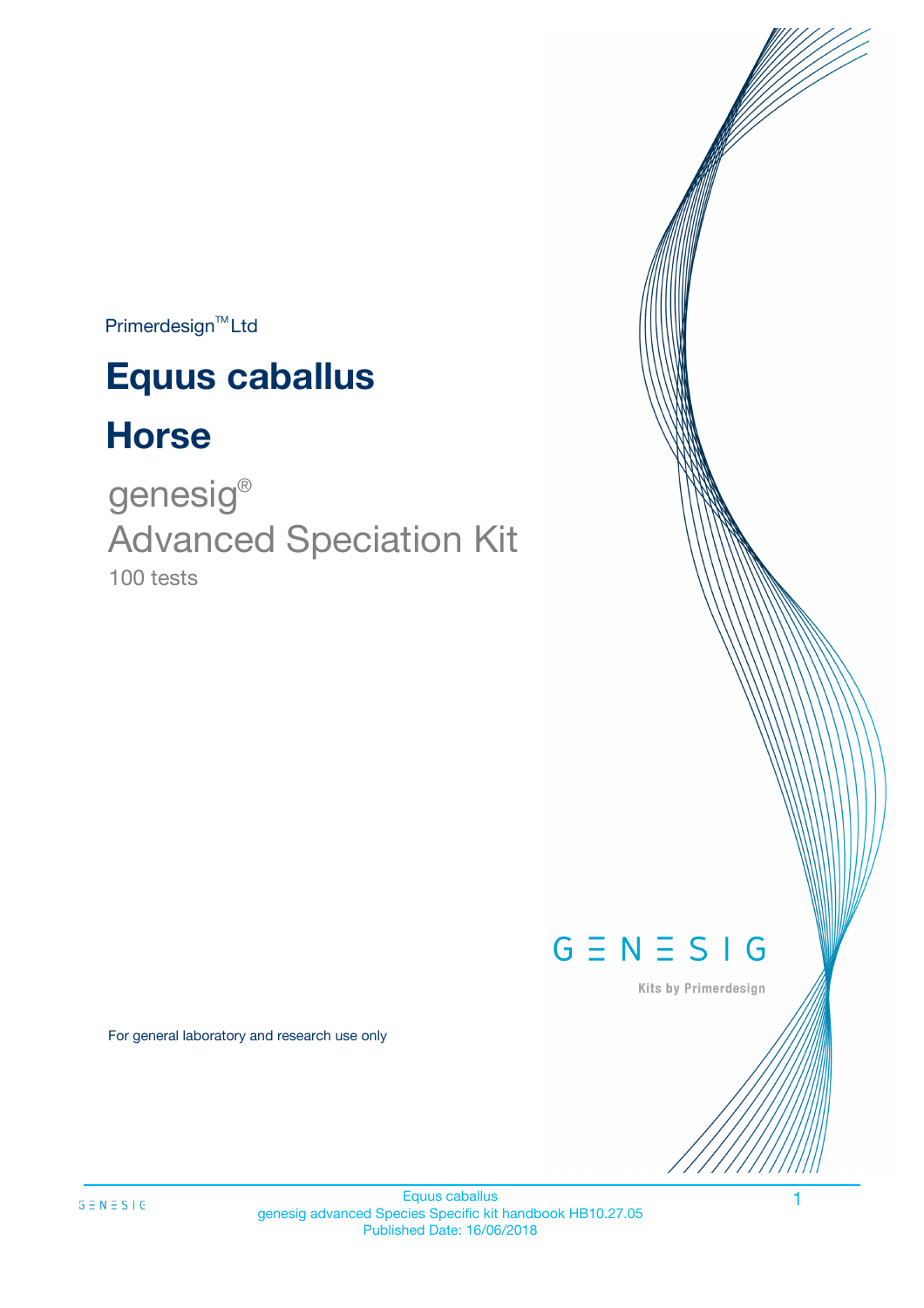## Principles of the test

#### **Real-time PCR**

This kit provides a method for detecting Equus caballus mitochondrial DNA in food samples. The kit is based on the PCR amplification of a unique species-specific tag present in the mitochondrial genome. The mitochondrial genome is an ideal target since it has been sequenced for many different species. This allows comprehensive bioinformatics analysis followed by careful design to ensure specific detection of the desired species whilst excluding detection of other related species. Furthermore, since there are multiple copies of each mitochondrial genome within each cell, the detection sensitivity for this kit is up to 100 times greater than that of a test which targets a single copy locus within the nuclear DNA genome.

PCR amplification is detected by means of a hydrolysis probe ("Taqman-style") which is degraded during PCR, releasing fluorescence. The fluorescence trace can be used to both detect and quantify the number of copies of Equus caballus mitochondrial DNA present in the sample.

#### **The 'advanced' speciation principle**

Primerdesign's advanced speciation kits represent a significant advancement in PCR-based speciation testing. These kits are supplied in a multiplex format enabling both species-specific and 'universal animal' detection in a single well. The relative signals produced by each of these tests allows the user to calculate speciation percentages with minimal sample usage. Furthermore, the unique application of a positive control sample as a PCR calibrator allows the user to increase the accuracy of their reported results. This calibration also helps overcome many of the assumptions and hurdles associated with PCR, enabling accurate inter-laboratory testing.

An advanced speciation test allows the user to calculate what percentage of sample is derived from the species of interest, along with the sensitivity of the particular test.

#### **Positive control**

The kit contains a Equus caballus DNA positive control sample for the PCR set up. This DNA is used to generate Ct values for both the species-specific and the universal component of the speciation test. The difference between these two values provides an accurate representation of a 100% Equus caballus sample.

Each time the kit is used, at least one positive control reaction must be included in the run. This positive sample demonstrates that both sets of primers and probe are detecting the species of interest. If no amplification is observed for the positive control, the test results are invalid and must be repeated.

Care should be taken to ensure that the positive control does not contaminate any other kit component which would lead to false-positive results. This can be achieved by handling this component in a Post PCR environment. Care should also be taken to avoid cross-contamination of other samples when adding the positive control to the run. This can be avoided by sealing all other samples and negative controls before pipetting the positive control into the positive control well.

#### **Negative control**

To validate any positive findings a negative control reaction should be included every time the kit is used. For this reaction the RNase/DNase free water should be used instead of template. A negative result indicates that the reagents have not become contaminated while setting up the run.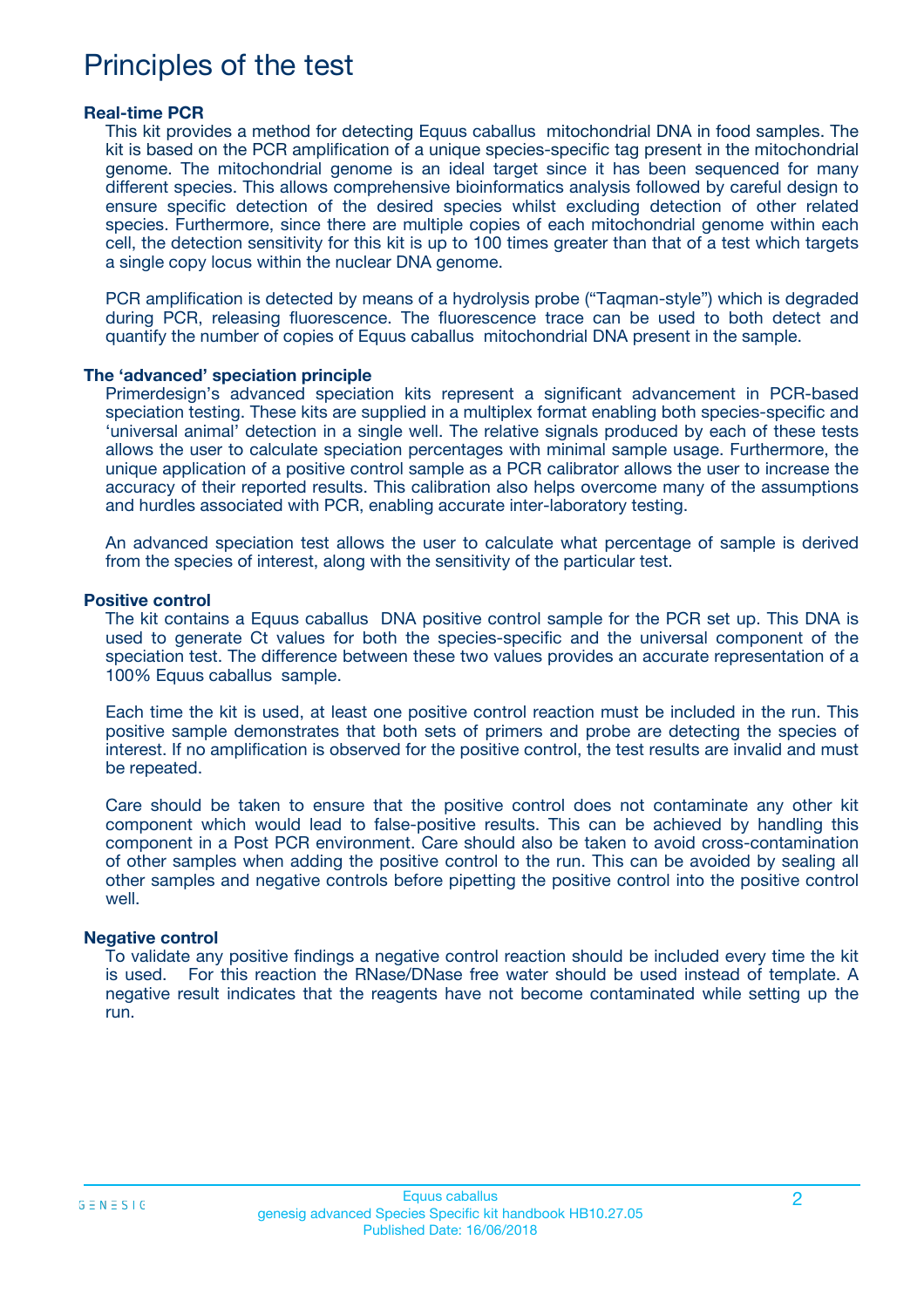#### **Endogenous control**

One of the functions of the universal meat signal is to serve as an endogenous control, confirming the extraction of a valid biological template. An early universal meat signal indicates the presence of a good yield of animal material. A poor signal indicates that there is an insufficient amount of animal material to perform an accurate speciation test.

#### **Specificity**

The kit is designed to specifically detect Horse species that are relevant to the food industry and to give negative detection on other possible animal species.

If you have a query about the detection status of a specific species or sub-species please enquire: enquiry@primerdesign.co.uk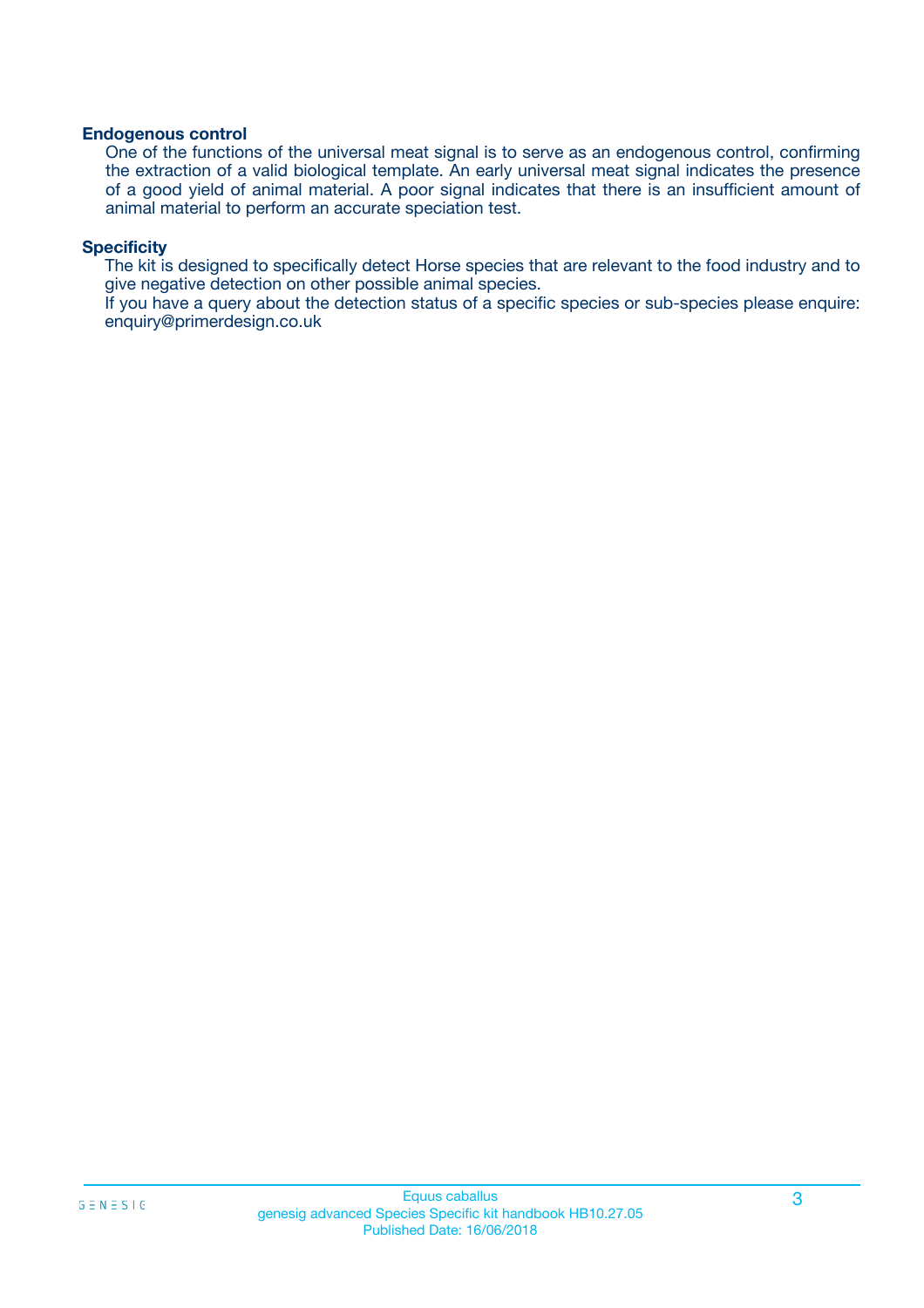## Kit contents

- **Equus caballus specific/Universal animal primer/probe mix (BROWN)** FAM/VIC labelled
- **Equus caballus positive control template (RED)**
- **RNase/DNase free water (WHITE)** for resuspension of primer/probe mix
- **Template preparation buffer (YELLOW)** for resuspension of positive control template

# Reagents and equipment to be supplied by the user

#### **Real-time PCR Instrument**

#### **DNA extraction kit**

This kit is recommended for use with genesig Easy DNA/RNA extraction kit. However, it is designed to work well with all processes that yield high quality DNA with minimal PCR inhibitors.

#### **oasig**TM **lyophilised or Precision®PLUS 2X qPCR Master Mix**

This kit is intended for use with oasig or PrecisionPLUS2X qPCR Master Mix.

#### **Pipettors and Tips**

**Vortex and centrifuge**

**Thin walled 1.5 ml PCR reaction tubes**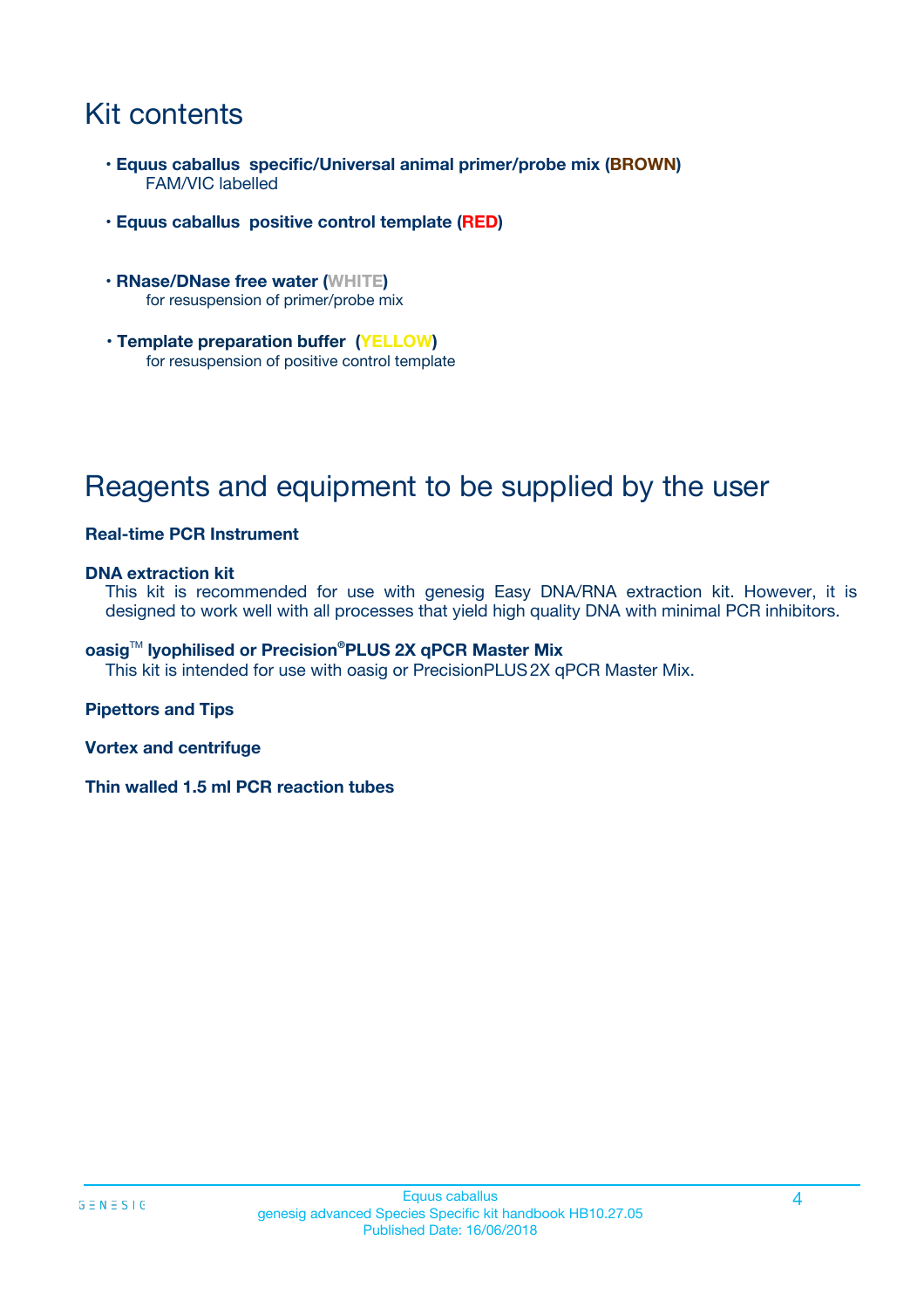### Kit storage and stability

This kit is stable at room temperature but should be stored at -20ºC on arrival. Once the lyophilised components have been resuspended they should not be exposed to temperatures above -20°C for longer than 30 minutes at a time and unnecessary repeated freeze/thawing should be avoided. The kit is stable for six months from the date of resuspension under these circumstances.

Primerdesign does not recommend using the kit after the expiry date stated on the pack.

### Suitable sample material

All kinds of sample material suited for PCR amplification can be used. Please ensure the samples are suitable in terms of purity, concentration, and DNA integrity. Always run at least one negative control with the samples. To prepare a negative control, replace the template DNA sample with RNase/DNase free water.

### Dynamic range of test

Under optimal PCR conditions genesig Equus caballus detection kits have very high priming efficiencies of >95% and can detect less than 100 copies of target template.

### Notices and disclaimers

This product is developed, designed and sold for research purposes only. It is not intended for human diagnostic or drug purposes or to be administered to humans unless clearly expressed for that purpose by the Food and Drug Administration in the USA or the appropriate regulatory authorities in the country of use. During the warranty period Primerdesign genesig detection kits allow precise and reproducible data recovery combined with excellent sensitivity. For data obtained by violation to the general GLP guidelines and the manufacturer's recommendations the right to claim under guarantee is expired. PCR is a proprietary technology covered by several US and foreign patents. These patents are owned by Roche Molecular Systems Inc. and have been sub-licensed by PE Corporation in certain fields. Depending on your specific application you may need a license from Roche or PE to practice PCR. Additional information on purchasing licenses to practice the PCR process may be obtained by contacting the Director of Licensing at Roche Molecular Systems, 1145 Atlantic Avenue, Alameda, CA 94501 or Applied Biosystems business group of the Applera Corporation, 850 Lincoln Centre Drive, Foster City, CA 94404. In addition, the 5' nuclease assay and other homogeneous amplification methods used in connection with the PCR process may be covered by U.S. Patents 5,210,015 and 5,487,972, owned by Roche Molecular Systems, Inc, and by U.S. Patent 5,538,848, owned by The Perkin-Elmer Corporation.

## **Trademarks**

Primerdesign™ is a trademark of Primerdesign Ltd.

genesig**®** is a registered trademark of Primerdesign Ltd.

The PCR process is covered by US Patents 4,683,195, and 4,683,202 and foreign equivalents owned by Hoffmann-La Roche AG. BI, ABI PRISM® GeneAmp® and MicroAmp® are registered trademarks of the Applera Genomics (Applied Biosystems Corporation). BIOMEK® is a registered trademark of Beckman Instruments, Inc.; iCycler™ is a registered trademark of Bio-Rad Laboratories, Rotor-Gene is a trademark of Corbett Research. LightCycler™ is a registered trademark of the Idaho Technology Inc. GeneAmp®, TaqMan® and AmpliTaqGold® are registered trademarks of Roche Molecular Systems, Inc., The purchase of the Primerdesign reagents cannot be construed as an authorization or implicit license to practice PCR under any patents held by Hoffmann-LaRoche Inc.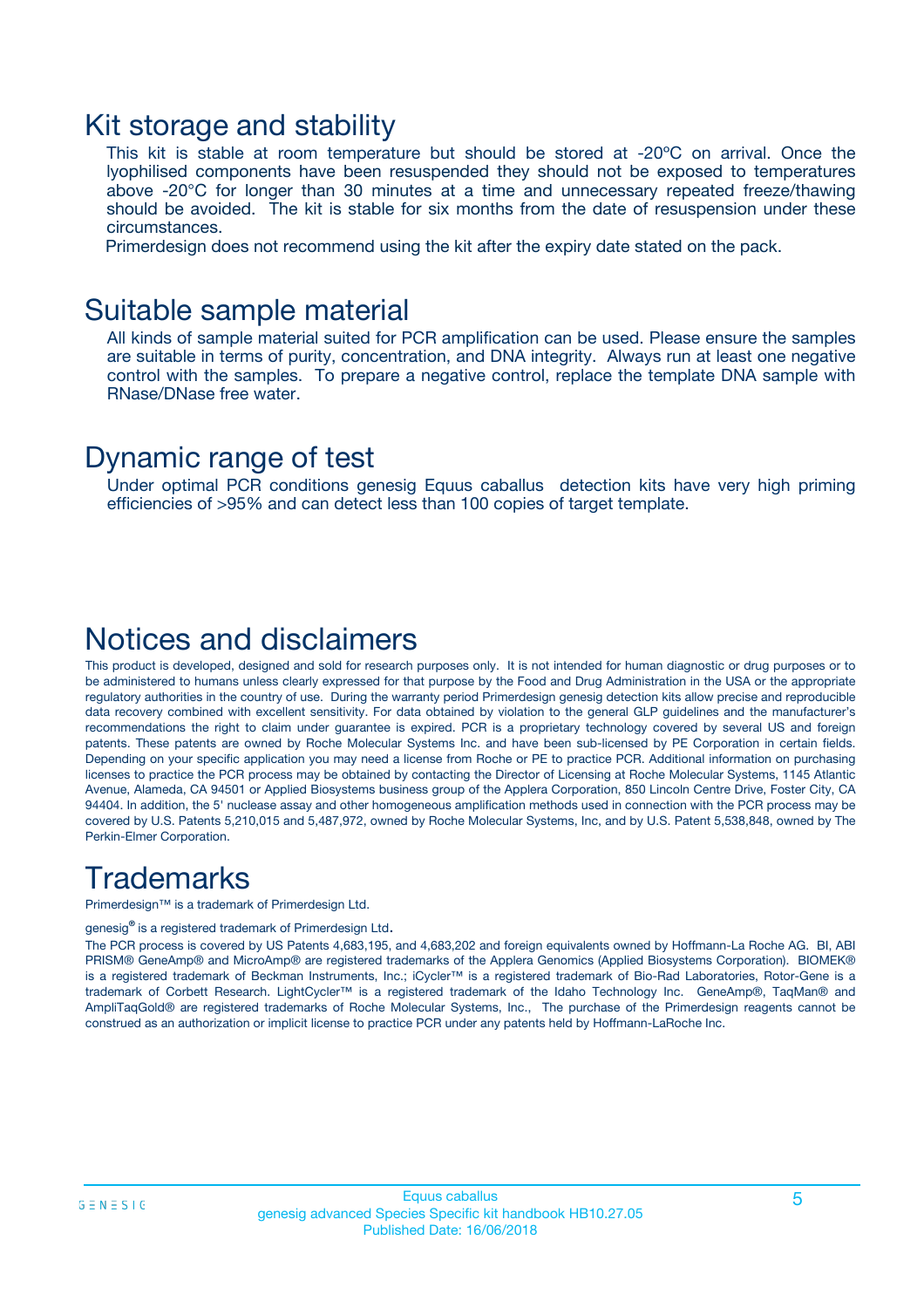### Resuspension protocol

To minimize the risk of contamination with foreign DNA, we recommend that all pipetting be performed in a PCR clean environment. Ideally this would be a designated PCR lab or PCR cabinet. Filter tips are recommended for all pipetting steps.

**1. Pulse-spin each tube in a centrifuge before opening.**

This will ensure lyophilised primer and probe mix is in the base of the tube and is not spilt upon opening the tube.

**2. Resuspend the primer/probe mix in the RNase/DNase free water supplied according to the table below:**

To ensure complete resuspension, vortex each tube thoroughly.

| Component - resuspend in water                                    |        |  |
|-------------------------------------------------------------------|--------|--|
| <b>Pre-PCR pack</b>                                               |        |  |
| Equus caballus specific/universal animal primer/probe mix (BROWN) | 110 ul |  |

#### **3. Resuspend the positive control template in the template preparation buffer supplied, according to the table below:**

To ensure complete resuspension, vortex the tube thoroughly.

| Component - resuspend in template preparation buffer | Volume |
|------------------------------------------------------|--------|
| <b>Post-PCR heat-sealed foil</b>                     |        |
| Equus caballus Positive Control Template (RED) *     | 100 ul |

\* This component contains high copy number template and is a VERY significant contamination risk. It must be opened and handled in a separate laboratory environment, away from the other components.

# qPCR detection protocol

**1. For each DNA sample prepare a reaction mix according to the table below:** Include sufficient reactions for positive and negative controls.

| Component                                                         | Volume   |
|-------------------------------------------------------------------|----------|
| oasig or PrecisionPLUS 2X qPCR Master Mix                         | $10 \mu$ |
| Equus caballus specific/universal animal primer/probe mix (BROWN) | 1 µI     |
| <b>RNase/DNase free water (WHITE)</b>                             | $4 \mu$  |
| <b>Final Volume</b>                                               | 15 ul    |

- **2. Pipette 15µl of each mix into individual wells according to your qPCR experimental plate set up.**
- **3. Pipette 5µl of DNA template into each well, according to your experimental plate set up.** To obtain a strong signal, the ideal concentration of DNA is 1-3ng/µl. The concentration should not exceed 5ng/µl. Substitute sample DNA for RNase/DNase free water as a negative control. Substitute sample DNA for positive control template as a positive control.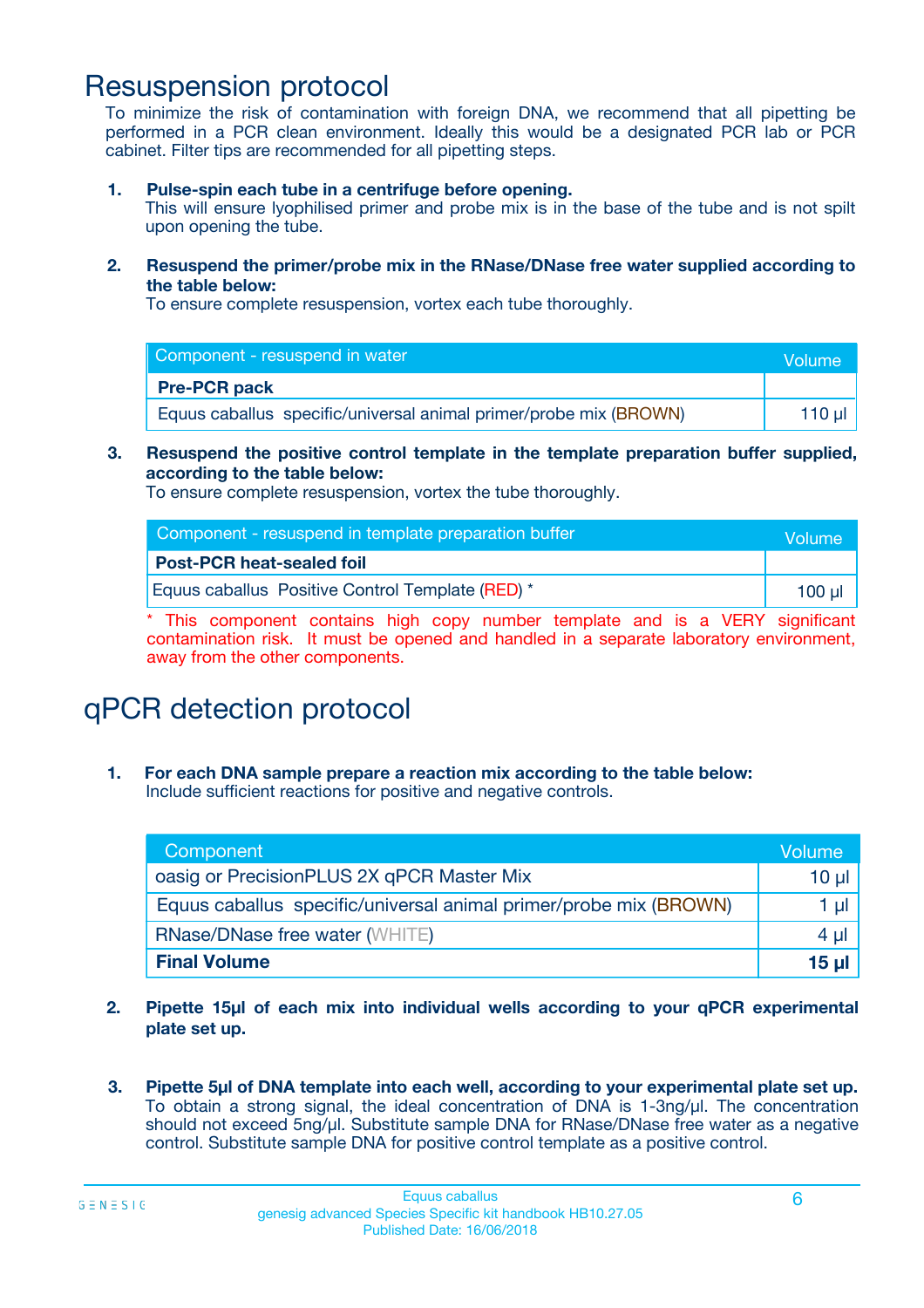# qPCR amplification protocol

Amplification conditions using oasig or PrecisionPLUS 2X qPCR Master Mix.

|             | <b>Step</b>       | Time            | Temp           |
|-------------|-------------------|-----------------|----------------|
|             | Enzyme activation | 2 min           | $95^{\circ}$ C |
| Cycling x50 | Denaturation      | 10 <sub>s</sub> | 95 °C          |
|             | DATA COLLECTION * | 60 s            | 60 °C          |

\* Fluorogenic data should be collected during this step through the FAM and VIC channels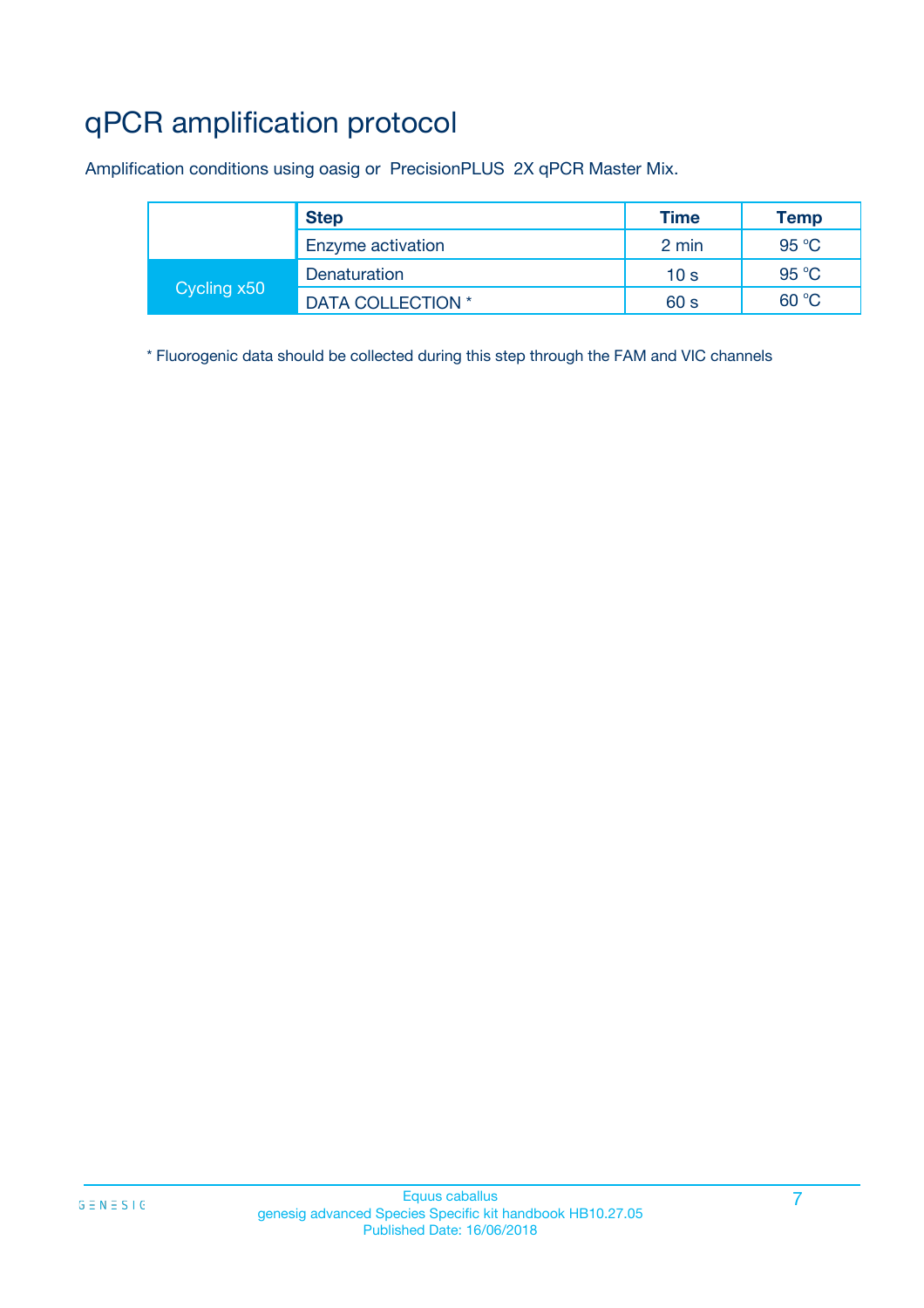### Interpretation of results

Under ideal test conditions the target of interest signal will give a positive signal, the negative control signal will be negative and the positive control signal will be positive. In alternative scenarios please refer to the following table for the correct interpretation:

| <b>Target</b><br>(FAM) | <b>Universal</b><br>signal<br>(NIC) | <b>Positive</b><br>control<br>(FAM & VIC) | <b>Negative</b><br>control<br>(FAM only) | Interpretation                                                              |
|------------------------|-------------------------------------|-------------------------------------------|------------------------------------------|-----------------------------------------------------------------------------|
| ÷                      | ÷                                   | ÷                                         |                                          | <b>POSITIVE RESULT</b><br>calculate species %<br>and check test sensitivity |
|                        |                                     | ÷                                         |                                          | <b>NEGATIVE RESULT</b>                                                      |
|                        |                                     |                                           |                                          |                                                                             |
| ÷                      |                                     | ÷                                         |                                          | <b>EXPERIMENT FAILED</b><br>due to PCR inhibition                           |
| $+$ / -                | $+ 1 -$                             | ÷                                         | $\leq 35$                                | <b>EXPERIMENT FAILED</b><br>due to test contamination                       |
| $+ 1 -$                | $+ 1 -$                             | ÷                                         | > 35                                     | $\star$                                                                     |
|                        |                                     | ÷                                         |                                          | <b>NO ANIMAL DNA DETECTED</b>                                               |
|                        |                                     |                                           | + / -                                    | <b>EXPERIMENT FAILED</b>                                                    |

Positive control template (**RED**) is expected to amplify before Cq 32 in both the FAM and VIC channels. Failure to satisfy this quality control criterion is a strong indication that the experiment has been compromised.

\*Where the test sample is positive and the negative control is positive with a  $Cq > 35$ , the sample must be reinterpreted based on the relative signal strength of the two results:



If the sample amplifies  $> 5$  Cq earlier than the negative control then the sample should be reinterpreted (via the table above) with the negative control verified as negative.



If the sample amplifies  $< 5$  Cq earlier than the negative control then the positive sample result is invalidated and the result should be determined inconclusive due to test contamination. The test for this sample should be repeated.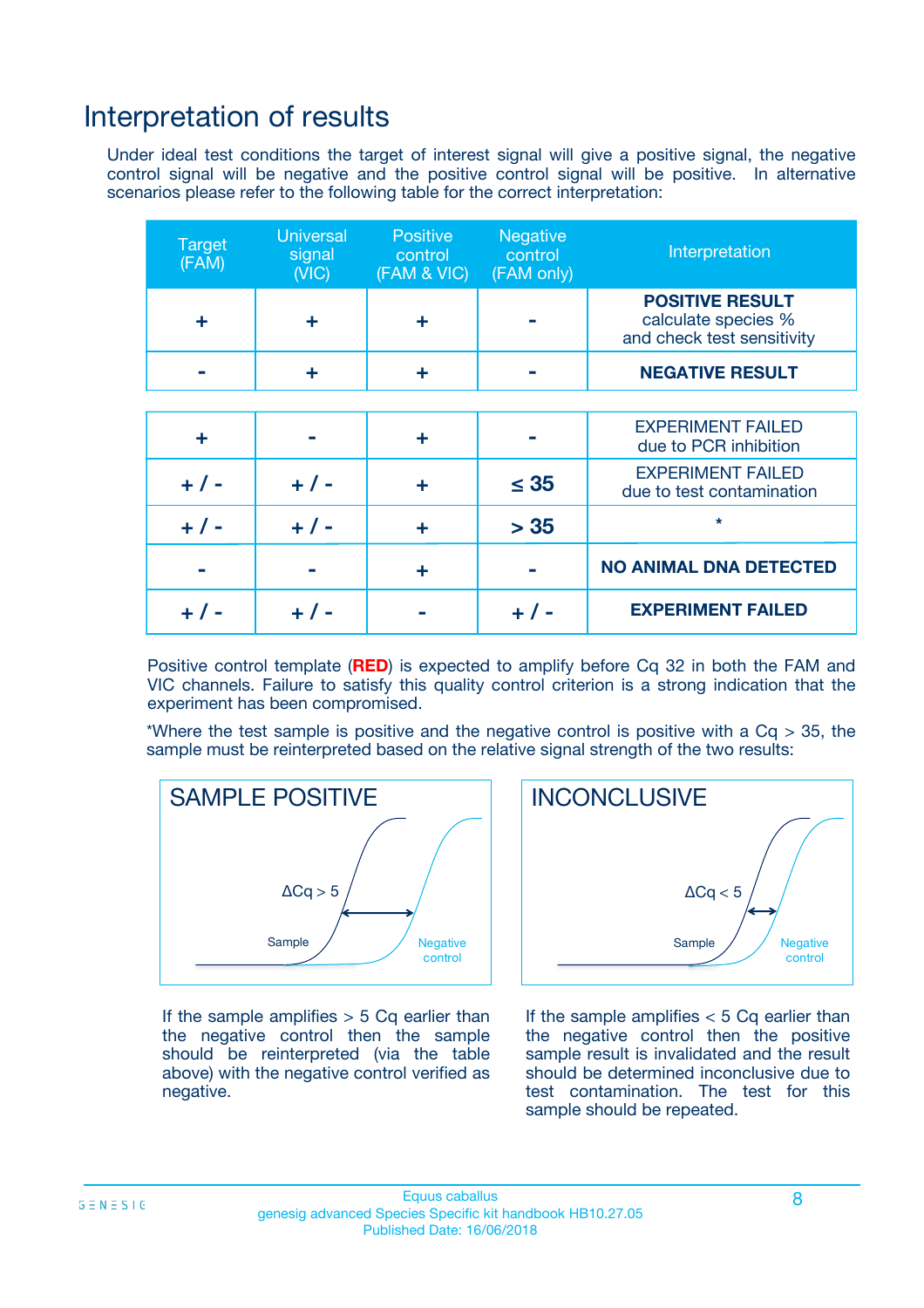#### **Calculating species %**

(n.b. a Microsoft Excel applet for automatic % calculation is available free of charge. Contact support@primerdesign.co.uk to request)

Species % =  $(2^{\wedge}$ -[**(Cq Equus caballus [SAMPLE]** – Cq Equus caballus [+ve control]) - **(Cq** Universal meat [SAMPLE] – Cq Universal meat [+ve control] )]) x 100

Worked example: test gives following Cq values:

Equus caballus test on sample: 24.1 Equus caballus test on positive control DNA: 23.5 Universal meat test on sample: 22.2 Universal meat test on positive control DNA: 22.4

Equus caballus  $% =$ 

 $(2^{\wedge}-(24.1-23.5)-(22.2-22.4))) \times 100 =$ 

 $(2^{\wedge}$  -((0.6) - (-0.2)))  $\times$  100 =

 $(2^{\wedge}$  -0.8)  $\times$  100 = **57.4%** 

n.b. In rare circumstances, some samples may produce a speciation % greater then 100. This is usually due to the presence of PCR inhibition affecting the multiplex reaction and should be reported as 100%. If the reported speciation is greater than 400% then the level of PCR inhibition is likely too great for accurate speciation reporting. Samples such as these should be reextracted with extra washes to remove PCR inhibitors.